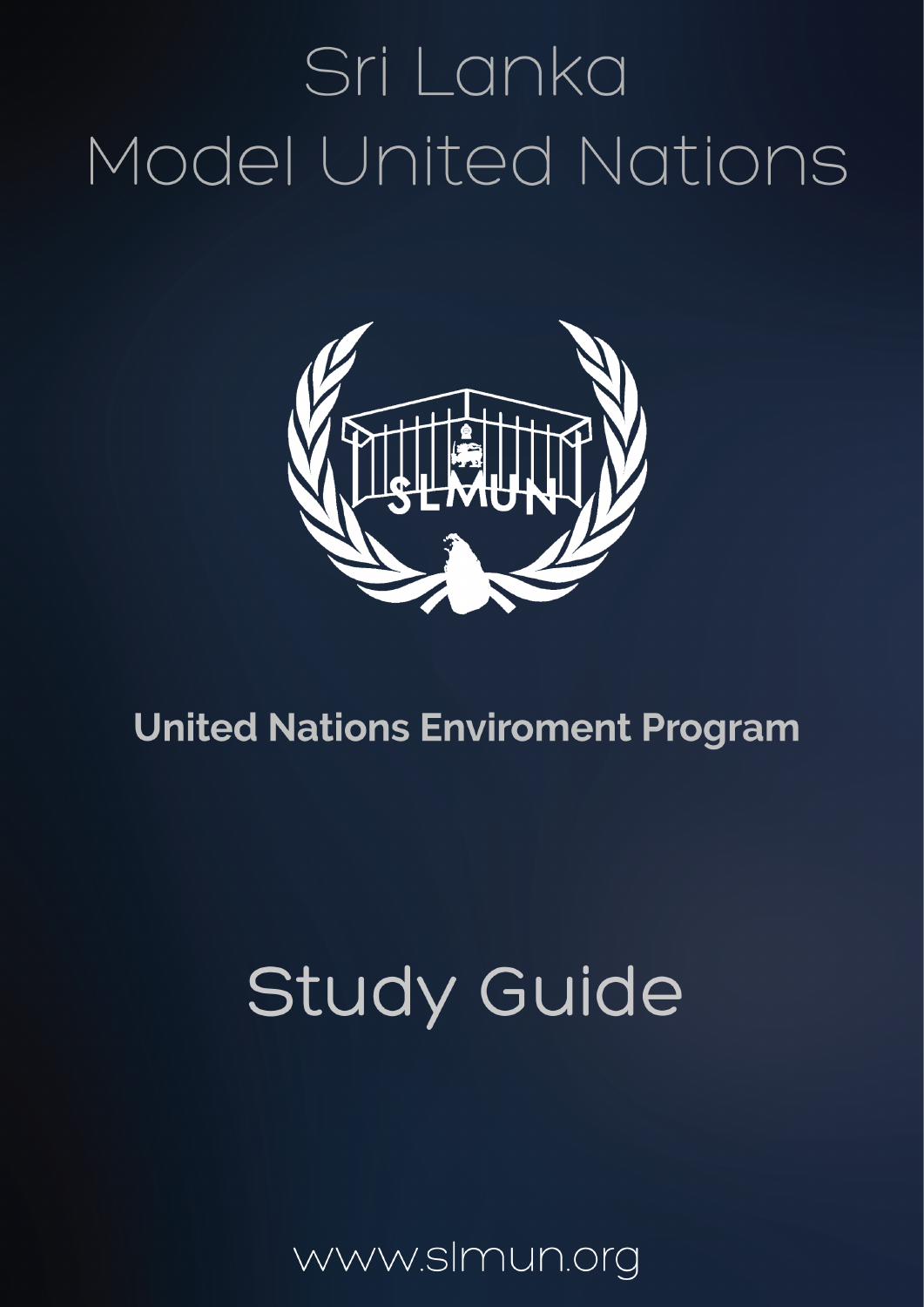#### UNITED NATIONS FNVIRONMENT PROGRAMME

The United Nations Environment Programme (UNEP) was established in 1972. It functions as the representative voice for the environment within the United Nations. The UNEP works as a catalyst, advocate, an educator, and facilitator to promote sustainable development goals, to promote the wise usage of existing resources and the protection of the global environment. The headquarters is based in Nairobi, Kenya along with extra regional and liaison offices.

The UNEP is further divided under different criteria such as Early Warning and Assessment, Environmental Policy Implementation, Technology, Industry and Economics, Regional Cooperation, Environmental Law and Conventions, Communications and Public Information and the Global Environment Facility Coordination. Given that it is the leading global environmental institution with regards to environmental conservation, responsibilities include;

- Promoting international cooperation and recommending policies with regards to environmental issues
- Monitoring the status of the global environment and gathering, compiling information.
- Assisting in the creation of regional programmes for environmental sustainability.
- Aiding environment ministries/authorities in all nations who request assistance, to formulate and implement environmental policies.
- Providing country-level environmental capacity building and technology support.
- Developing international environmental law, and providing expert advice on conservation, resource management and any environmental issues.

The UNEP rose into particular prominence in recent years as the need to address the challenges of Climate Change rise, the issues of developing technology with side effects which can damage the environment, as well as diminishing, non-renewable natural resources increasing the importance of efficient and balanced resource management.

#### **THE AGENDA**

**Conference Topic:** Marine Life and Ocean Pollution

**Practice Debate Topic:** Renewable Energy and future Energy Demand

#### CONFERENCE TOPIC: MARINE LIFE AND OCEAN POLLUTION

#### **BACKGROUND**

Land-based sources (such as agricultural run-off, discharge of nutrients and pesticides and untreated sewage including plastics) account for approximately 80% of marine pollution, globally. Marine habitats worldwide are contaminated with man-made debris. Oil spills remain a concern, though actual spills have decreased steadily for several decades.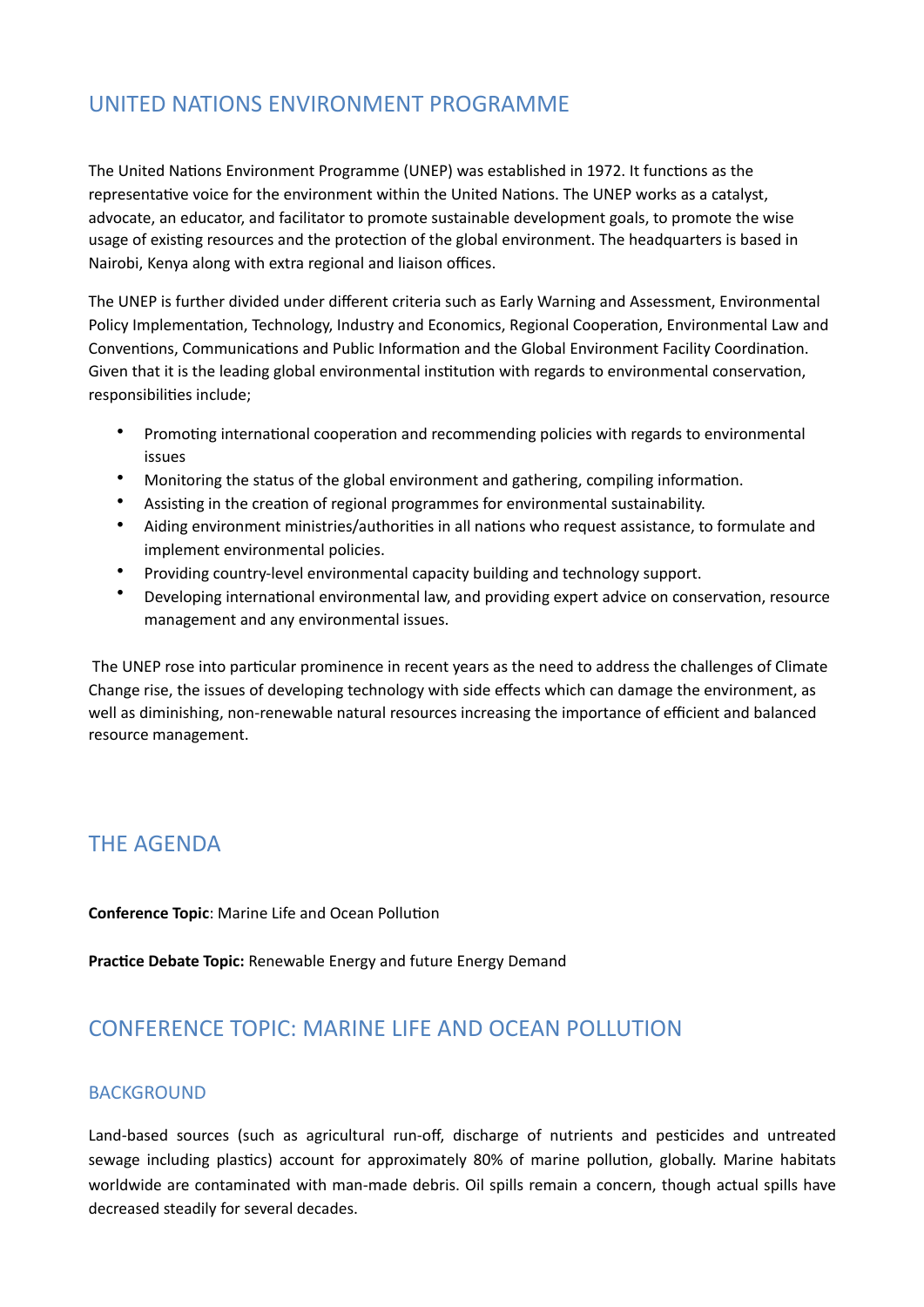The United Nations Environment Programme (UNEP), particularly through its Regional Seas Programme, protect oceans and seas and promote the environmentally sound use of marine resources. The Regional Seas Conventions and Action Plans is the world's only legal framework for protecting the oceans and seas at the regional level.

The United Nations Educational, Scientific and Cultural Organization (UNESCO), through its Intergovernmental Oceanographic Commission coordinates programmes in marine research, observation systems, hazard mitigation and better managing ocean and coastal areas.

The International Maritime Organization is the key United Nations institution for the development of international maritime law. Its main role is to create a regulatory framework for the shipping industry that is fair and effective, universally adopted and universally implemented.

To ensure that shipping is cleaner and greener, IMO has adopted regulations to address the emission of air pollutants from ships and has adopted mandatory energy-efficiency measures to reduce emissions of greenhouse gases from international shipping. These include the landmark International Convention for the prevention of pollution from ships of 1973, as modified by a 1978 Protocol (MARPOL), and the 1954 International Convention for the Prevention of Pollution of the Sea by Oil.

#### **CASE STUDY**

Human activities on land are the biggest sources of marine pollution. These include the dumping of waste along coastlines, littering on beaches, and the breaking down of ships. Floods and other storm-related events flush this waste into the sea, where it sinks or is carried away by currents. The major sea-based sources of marine pollution include discarded fishing gear, shipping activities, and legal and illegal dumping.

All of this pollution causes serious economic losses. Coastal communities are facing increased expenditures on beach cleaning, public health and waste disposal. The shipping industry is impacted by higher costs associated with fouled propellers, damaged engines, and managing waste in harbours.

Marine pollution also causes biodiversity loss and hampers ecosystem functions and services. Discarded fishing gear can entangle and kill marine life and smother wildlife habitats. Pesticides and other toxins adhere to tiny particles of discarded plastics (microplastics), which can be accidentally ingested by small aquatic life. Once ingested, the toxins bio-magnify as they move up the food chain, accumulating in birds, sea life and possibly humans. Litter can accumulate in huge floating garbage patches or wash up on the coasts. Light, resistant plastics float in the Ocean, releasing contaminants as they break down into toxic micro-particles that animals mistake for food.

UN Environment's Global Programme for the Protection of the Marine Environment from Land-Based Activities, which has been active since 1995, aims to provide guidance to national and regional authorities on how to prevent, reduce, control and eliminate marine degradation from land-based activities.

Excessive nutrients from sewage outfalls and agricultural runoff have contributed to the increasing incidence of low oxygen (hypoxic) areas known as dead zones, where most marine life cannot survive, resulting in the collapse of some ecosystems. There are now close to 500 dead zones with a total global surface area of over 245,000 km<sup>2</sup>, roughly equivalent to that of the United Kingdom. The excess nitrogen can also stimulate the proliferation of seaweeds and microorganisms and cause algal blooms. Such blooms can be harmful (HABs), causing massive fish kills, contaminating seafood with toxins and altering ecosystems.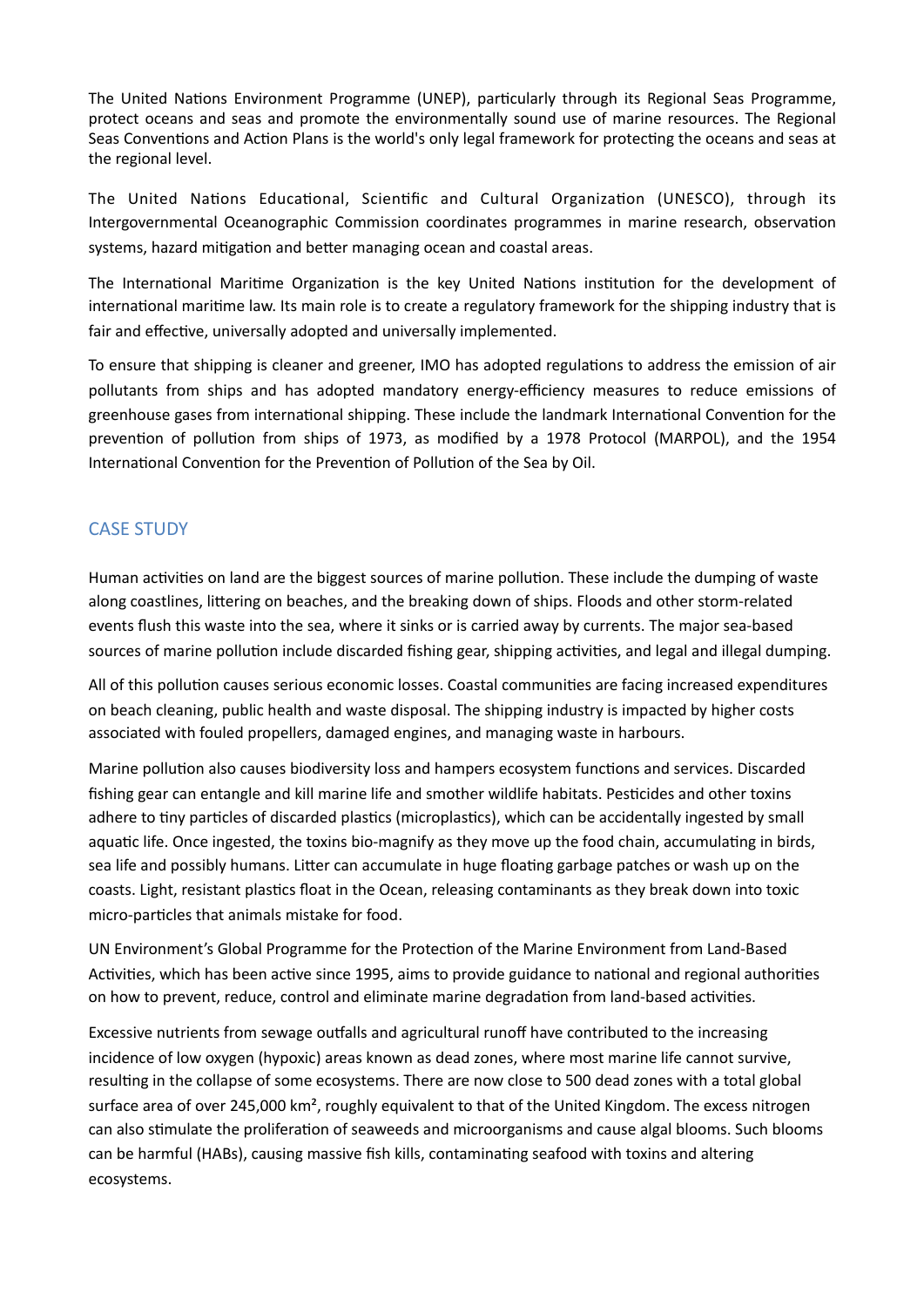As the world saw in 2010, the Gulf of Mexico deep-water oil spill had a devastating effect on the entire marine ecosystem, as well as the populations that depend on the marine areas for their livelihoods. Smaller oil spills happen every day, due to drilling incidents or leaking motors, and cause the death of birds, marine mammals, algae, fish and shellfish.

#### POINTS TO CONSIDER

- 1. Impact of stricter regulations on industries and manufacturing at national level and taking into account, the existing laws enacted by the Environmental Protection Agency
- 2. Measure such as implementing renewable energy sources, such as wind or solar power and limiting off-shore drilling
- 3. Evaluating the benefits of implementing organic farming and eco-friendly pesticide use.
- 4. Proper sewage treatment and exploration of eco-friendly wastewater treatment options
- 5. Measures that could be taken to cut down on industrial/manufacturing waste and contain landfills so they don't spill into the ocean

#### FURTHER RESEARCH

https://www.nrdc.org/stories/ocean-pollution-dirty-facts

http://www.noaa.gov/resource-collections/ocean-pollution

https://www.smithsonianmag.com/smart-news/study-shows-deepest-parts-ocean-are-pollutedplastic-180969049/

#### PRACTICE DEBATE TOPIC: RENEWABLE ENFRGY AND FUTURE ENFRGY DEMAND

#### **BACKGROUND**

Globally, energy consumption is growing at a rapid rate. The World Energy Outlook predicts that in the next 25 years, energy consumption will increase by 60 percent with the bulk of this growth to occur in developing countries. Under a business as usual scenario, fossil fuels will continue to dominate the energy mix, with enormous environmental, health, economic, and energy security consequences. The share of renewable energy, though growing in absolute terms, will remain largely unchanged (14 percent, of which the bulk today is traditional biomass and hydropower). Further, despite these growth rates, 1.4 billion people will be without electricity in 2030 and a comparable amount will continue to rely on traditional biomass for heating and cooking needs. Clearly, this is an unsustainable path for the world to follow, particularly given rising fossil fuels prices that are projected to remain high into this decade and beyond.

Renewable energy—including biomass, geothermal, hydropower, solar, wind, tidal, and wave— offers tremendous benefits for meeting global energy needs. Building on a foundation of hydropower, biomass combustion, and geothermal power pioneered during the industrial revolution in the late 1800s, new forms of renewable energy began to be developed and commercialized, including solar, wind, and several forms of advanced bioenergy.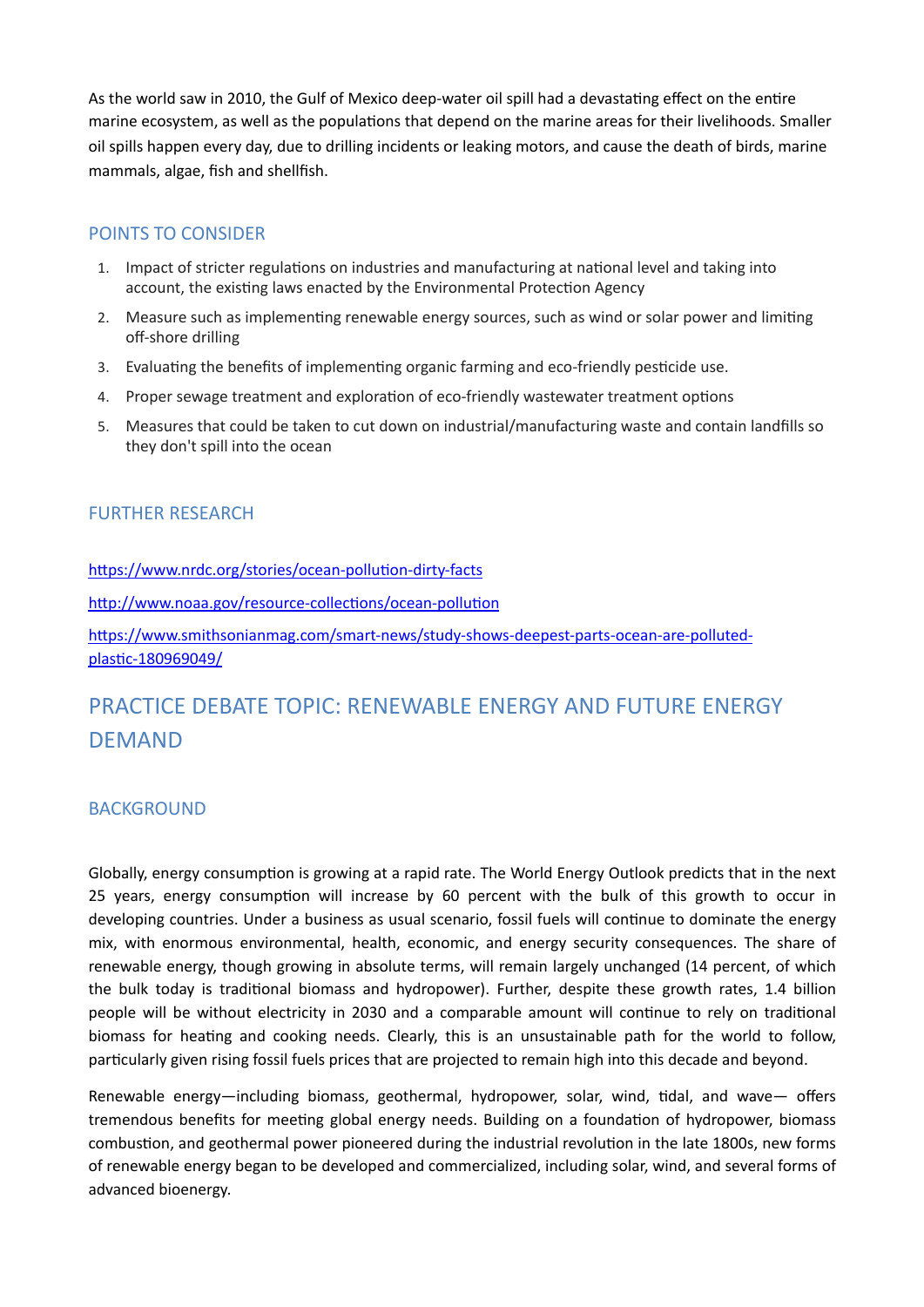Today, these renewable energy technologies are the fastest growing energy technologies (particularly wind and solar) and are cost competitive in a variety of grid, off-grid, and remote applications worldwide. They utilize locally available resources, offsetting the need for costly fuel imports; are environmentally beneficial, without the harmful emissions of conventional energies; provide diversification to a country's energy mix; and create local job and income opportunities.

#### **CASE STUDY**

Energy is an essential factor for sustainable development and poverty eradication. Nevertheless, it is estimated that in 2015 still about 2.8 billion people have no access to modern energy services and over 1.1 billion do not have electricity. Furthermore, around 4.3 million people are dying prematurely every year due to indoor pollution resulting from cooking and heating with unsustainable fuels. The challenge lies in finding ways to reconcile the necessity and demand for modern and sustainable energy services with its impact on the environment and the global natural resource base in order to ensure that sustainable development goals are realised.

The complex challenges of energy and sustainable development were highlighted at the United Nations Conference on Environment and Development, held in Rio de Janeiro in 1992. Energy was discussed throughout Agenda 21. Agenda 21 highlighted the fact that current levels of energy consumption and production are not sustainable, especially if demand continued to increase and stressed the importance of using energy resources in a way that is consistent with the aims of protecting human health, the atmosphere, and the natural environment.

Nevertheless, energy was not explicitly considered in the Millennium Development Goals, but at the 9th session of the Commission on Sustainable Development (CSD-9), held in 2001, countries agreed that stronger emphasis should be placed on the development, implementation, and transfer of cleaner, more efficient energy technologies and that urgent action was required to further develop and expand the role of alternative energy sources.

The Johannesburg Plan of Implementation (JPOI), adopted at the World Summit on Sustainable Development in 2002, addresses energy in the context of sustainable development.

#### **Actions so far:**

In 2004, UN-Energy was created in response from a call of the 2002 World Summit on Sustainable Development for a more coordinated and coherent programme on energy activities by UN agencies. [CSD-14](https://sustainabledevelopment.un.org/topics/intergovernmental/csd14) and [CSD-15](https://sustainabledevelopment.un.org/topics/intergovernmental/csd15) in 2006 and 2007 focused on a cluster of thematic issues, which included energy for sustainable development.

In 2011, the Sustainable Energy for All initiative was created by the UN Secretary-General to pursue three major objectives by 2030: ensuring universal energy access to modern energy services, doubling the global rate of improvement in energy efficiency and doubling the share of renewable energy use in global energy.

In 2012, the resolution by the UN General Assembly declaring 2012 as the International Year of Sustainable Energy for All was successfully implemented with many activities and commitments promoting a sustainable energy future. Also, in the outcome of the 2012 Rio+20 Conference on Sustainable Development (The Future We Want), Member States: (1) recognize the critical role that energy play in the development process; (2) emphasize the need to address the challenge of access to sustainable modern energy services for all; and (3) recognize that improving energy efficiency, increasing the share of renewable energy and cleaner and energy-efficient technologies are important for sustainable development.